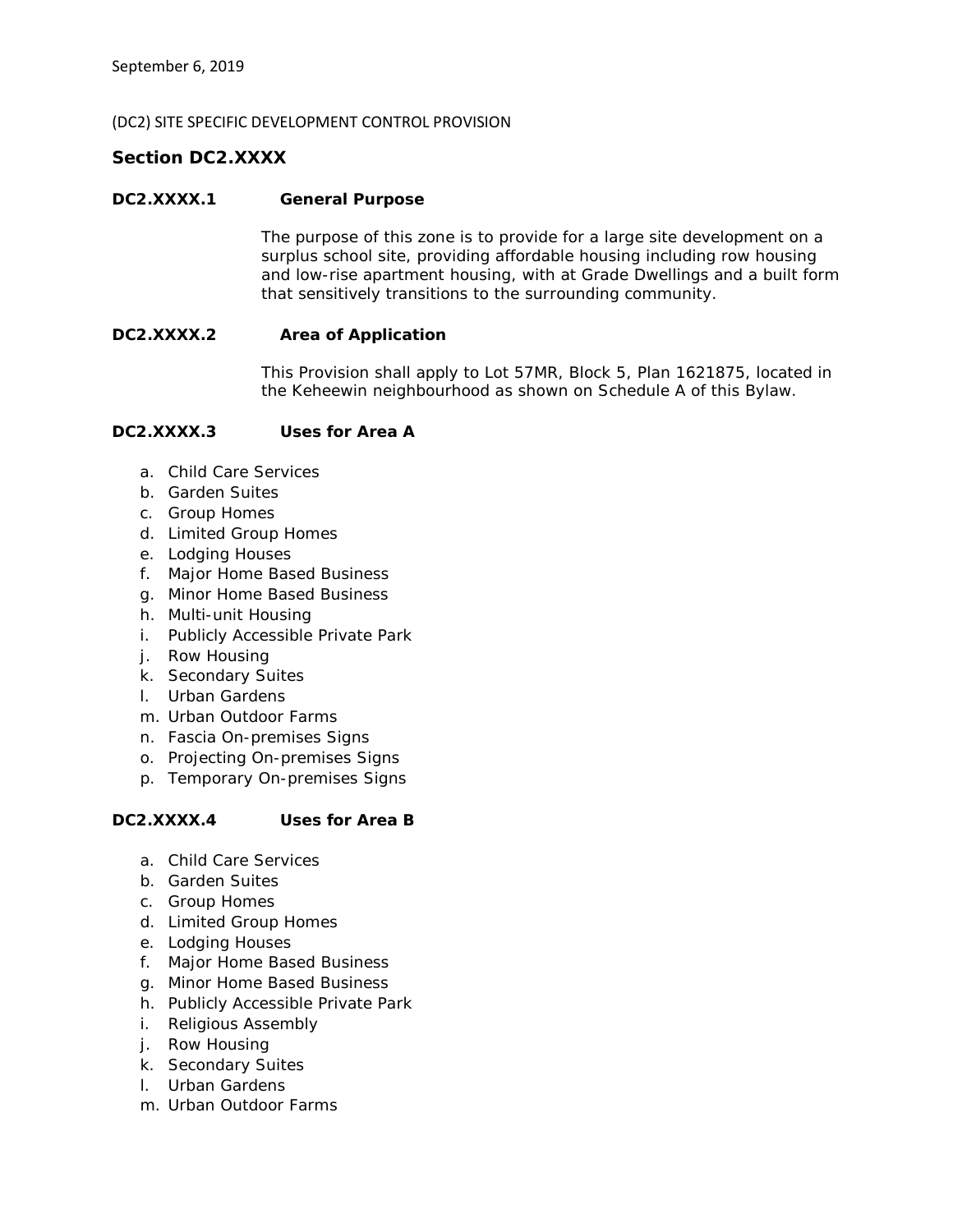- n. Fascia On-premises Signs
- o. Projecting On-premises Signs
- p. Temporary On-premises Signs

### **DC2.XXXX.5 Development Regulations**

- a. The development shall be in general accordance with Appendix 1 to the satisfaction of the Development Officer.
- b. The maximum Floor Area Ratio (FAR) shall be 1.1.
- c. The maximum number of Dwellings shall be 135, in accordance with the following:
- d. The maximum Height for Area A shall be 14.5 m for flat, mansard and gambrel roofs, or 16.0 m for a roof type with a pitch of 4/12 (18.4 degrees) or greater, in accordance with Section 52 of this Bylaw.
- e. The maximum Height for Area B shall be 10.0 m.
- f. The minimum building Setbacks shall be as follows:
	- i. 12.0 m from the north Lot line;
	- ii. 6.0 m from the east Lot line (along  $105<sup>th</sup>$  Street);
	- iii. 6.0 m from the south Lot line; and
	- iv. 7.5 m from the west Lot line.
- g. A landscaped setback shall be provided in the southeast corner of the Site in general accordance with Appendix 1.
- h. Where any building that directly abuts 105 Street exceeds 3 storeys, the Façade shall be stepped or sloped back at a minimum angle of 45 degrees from the vertical plane for a minimum horizontal distance of 2.4 m.
- i. A minimum Amenity Area of 7.5  $m^2$  per Dwelling shall be provided.
- j. Signs shall comply with Schedule 59A of this Bylaw.

### **DC2.XXXX.6 Urban Design Regulations**

- a. At Grade residential development shall provide separate, individual access at Grade and feature identifiable doorways, landscaped terraces, pedestrian lighting, and patios where appropriate.
- b. Exterior building materials shall be sustainable, durable, and high quality.
- c. All mechanical equipment shall be concealed by screening in a manner compatible with the architectural character of the building, or concealed by incorporating it within the building.

### **DC2.XXXX.7 Parking, Access, and Waste Collection**

- a. Vehicular access and egress shall be provided from 105 Street in general conformance with Appendix 1.
- b. All required vehicular parking, except for visitor parking, shall be provided within an underground Parking Garage.
- c. No parking, loading, storage, or waste collection shall be permitted within required Setbacks. Trash collection areas shall be designed to the satisfaction of the Development Officer in consultation with Waste Management.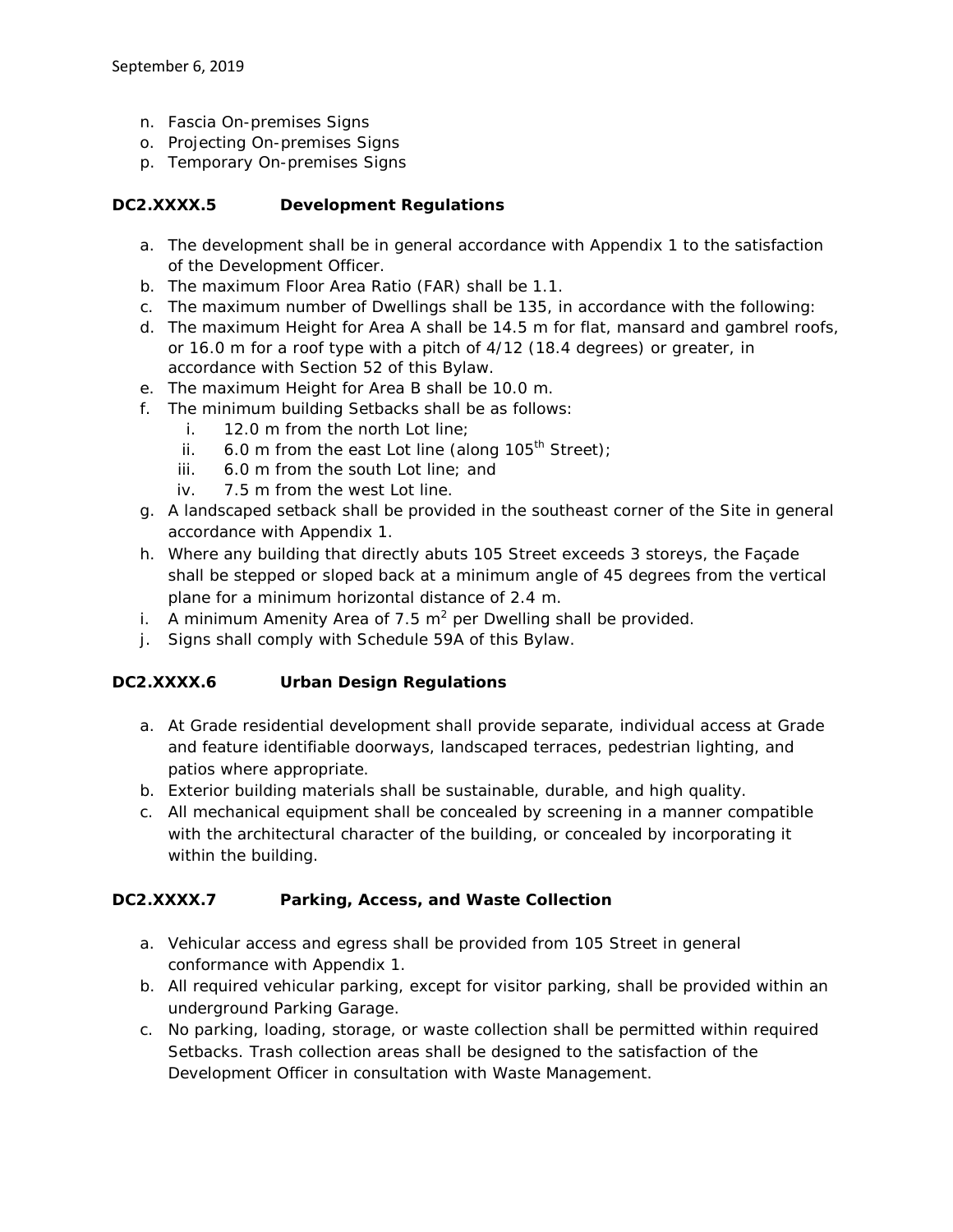# **DC2.XXXX.8 Landscaping and Connectivity**

- a. A detailed Landscape Plan, prepared by a registered AALA landscape architect, for the Site, shall be submitted for review and approval by the Development Officer, prior to the issuance of any Development Permit, except for a permit for excavation or shoring. The Landscape Plan shall include pavement materials, exterior lighting, street furniture elements, pedestrian seating area, sizes and species of new tree plantings, and other detailed Landscaping elements.
- b. The Landscaping Plan shall demonstrate:
	- i. Entry transitions, including features such as steps, decorative fences, gates, hedges, low walls, and planting beds within the Setback from a public roadway other than a Lane;
	- ii. Clear delineation of all Private Outdoor Amenity Areas at grade with vertical landscaping features (e.g. hedges, decorative fences, low walls, shrubs, and other plant material); and
	- iii. That soil above the underground parking facilities shall be of sufficient depth to accommodate required landscaping, including trees, shrubs, flower beds, grass, and ground cover.
- c. Pedestrian circulation shall be provided through the Site in general accordance with Appendix 1. The following regulations shall apply:
	- i. A pedestrian connection shall logically connect to public sidewalk adjacent to the Site with the park west of the site.
	- ii. Hard surfaced pedestrian walkways with lighting shall be provided on both sides of internal roadways, not including the lane in Area B, and shall be a minimum of 1.5 m.
- d. Decorative and security lighting shall be designed and finished in a manner consistent with the design and finishing of the development and will be provided to ensure a safe, well-lit environment for pedestrians.
- e. A fence with a minimum height of 1.0 m shall be provided along the south and west property lines, separating the development from the school park, as per Appendix 1. At least one access point in the fence shall be provided. Landscaping immediately inside the fence shall be permitted only where visual permeability at eye level is maintained.

# **DC2.XXXX.9 Public Improvements and Contributions**

- a. As a condition of any development permit, the owner shall enter into an Agreement with the City of Edmonton for Off-Site improvements necessary to serve the development, such improvements to be constructed at the owner's cost. The Agreement process includes an engineering drawing review and approval process. Improvements to address in the Agreement include, but are not limited to:
	- i. the repair of any damage to the abutting roadways, sidewalks and/or boulevard, including the Lane not directly adjacent to the site but which may be used for construction purposes, resulting from construction of the development to the satisfaction of Subdivision and Development Coordination (Transportation). The site shall be inspected by Subdivision and Development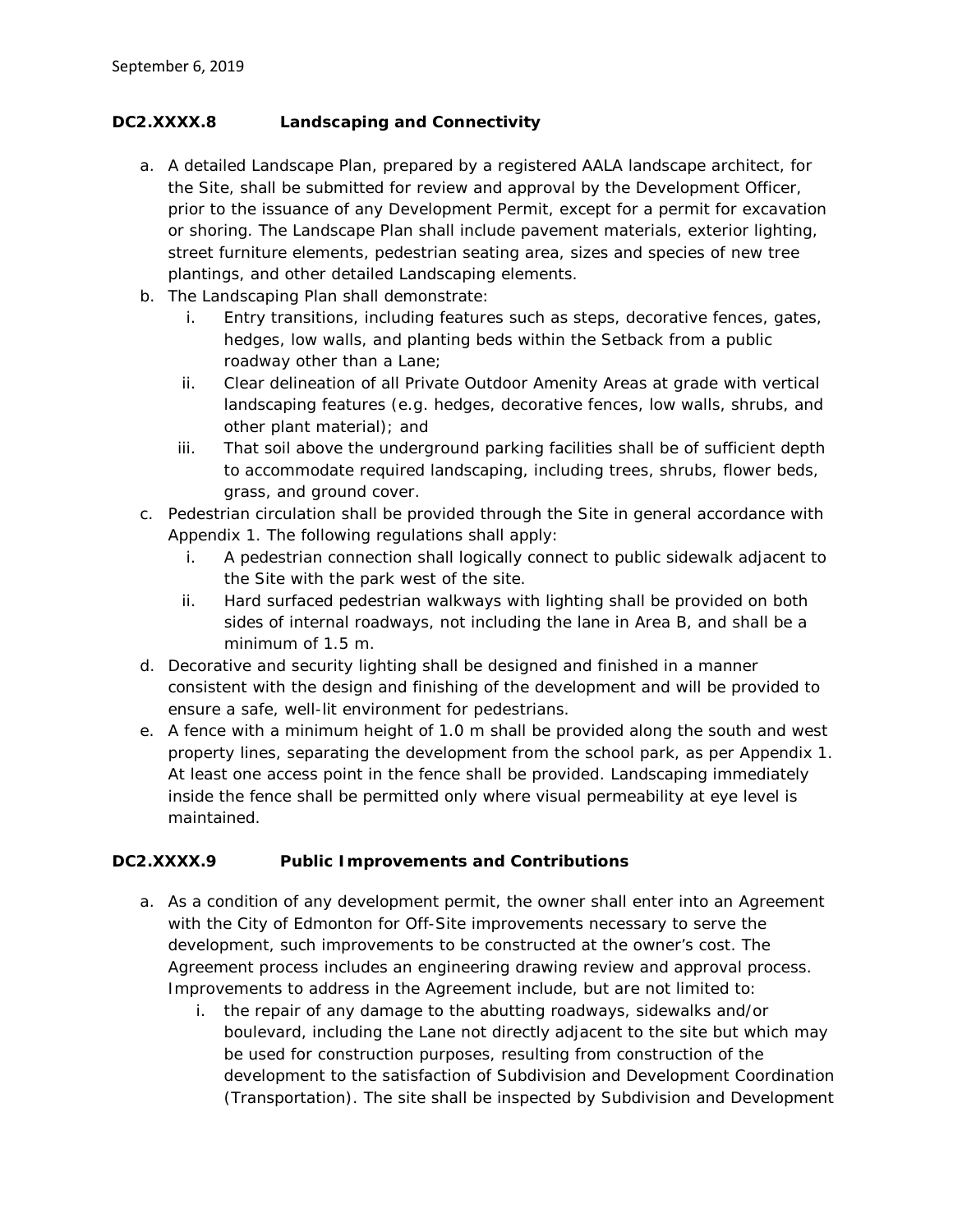Coordination (Transportation) prior to the start of construction and when construction is complete.

- b. A minimum of 15 Dwellings shall:
	- i. Be located below the third Storey of the building;
	- ii. Have a minimum of 3 bedrooms; and
	- iii. Have direct access to an Amenity Area.

a.